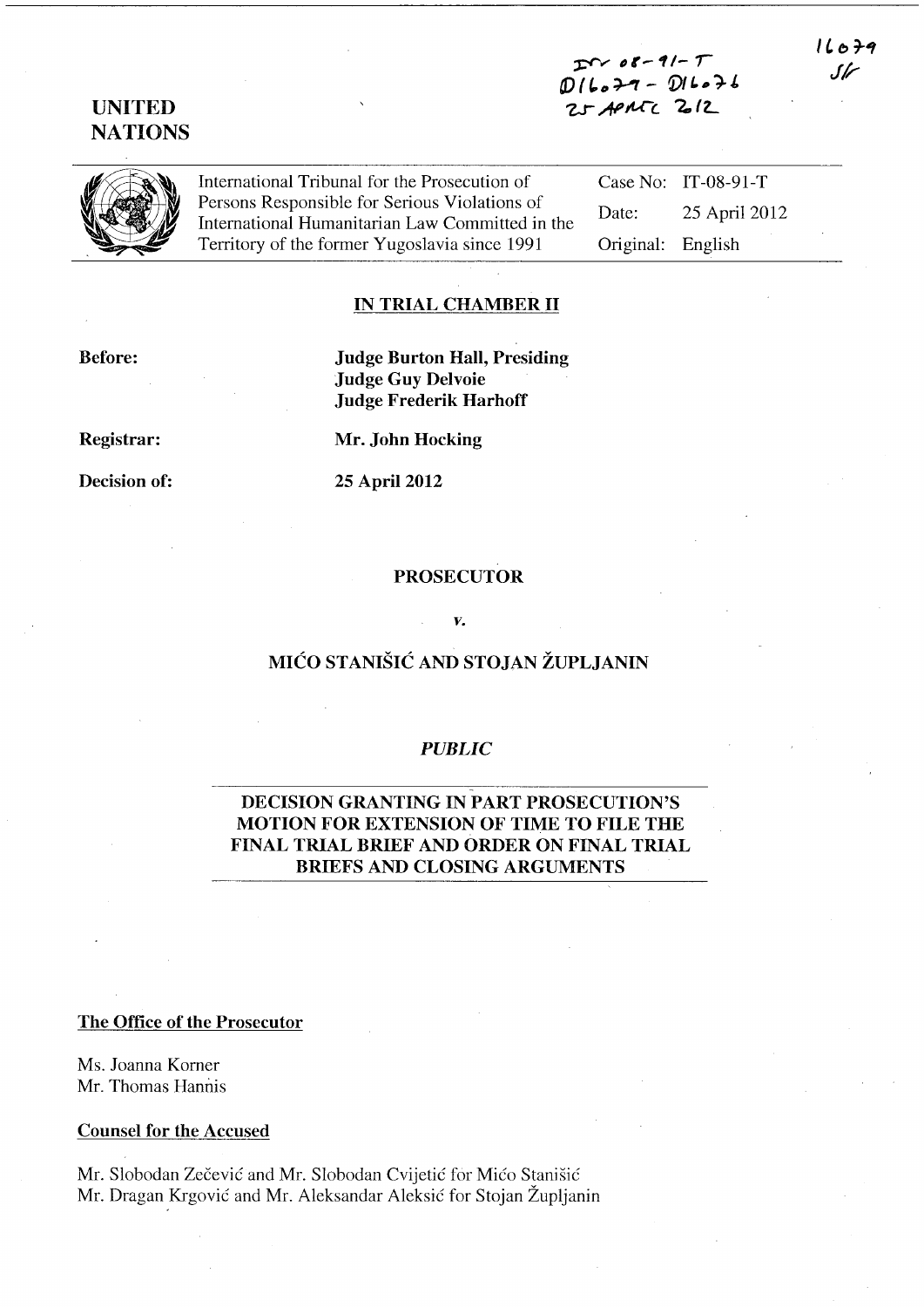**TRIAL CHAMBER 11** ("Trial Chamber") of the International Tribunal for the Prosecution of Persons Responsible for Serious Violations of International Humanitarian Law Committed in the Territory of the former Yugoslavia since 1991 ("Tribunal");

**BEING SEISED OF** the "Prosecution's motion for extension of time to file the final trial brief" filed on 13 April 2012 ("Motion") in which the Prosecution requests the Trial Chamber to extend the deadline for the filing of its final trial brief to 29 May 2012;

**NOTING** that the Defence does not object to the Motion;<sup>1</sup>

**RECALLING** that the Trial Chamber ordered the parties to file their final trial briefs no later than 7 May 2012;<sup>2</sup>

**NOTING** that on 5 April 2012 the Prosecution filed its final and complete version of the CHS, a tool which structures and'makes accessible all of the Prosecution's evidence with regard to each alleged victim of the killings charged in the Indictment;<sup>3</sup>

**NOTING** that the Defence filed its submission on the CHS on 12 April 2012 ("Defence CHS. Submission"), $4$  together with a motion in which it requested the Trial Chamber to exclude, or in the alternative to attach no weight, to certain material contained in the CHS ("CHS Motion");<sup>5</sup>

**NOTING** that the main basis for the Motion is the Prosecution's submission that due to the extent of the CHS Motion the Prosecution needs to allocate significant resources in order to respond to the CHS Motion, but also that even if the Defence had not sought to exclude from the evidence certain material, the Prosecution would still have requested two additional weeks for the filing of its final trial briefs so that it could respond to the Defence CHS Submission;<sup>6</sup>

**RECALLING** that when the Trial Chamber allowed the Defence to file its submission on the CHS on 8 December 2011 it also allowed the Prosecution to respond to that submission;<sup>7</sup>

**CONSIDERING** that in its Decision denying the joint Defence motion to reconsider the Decision granting Prosecution's motion on proof of death database, filed on 18 April 2012, the Trial

 $1$  Župljanin Defence response to the Prosecution's motion for extension of time to file the final trial brief, 17 April 2012. On l3 April 2012, the Trial Chamber received, through its legal officers, an email from the Counsel for Mico Stanisic that the Stanisic Defence was not opposing the Motion.

<sup>2</sup> Order on final trial briefs and closing arguments, 30 March 2012.

<sup>&</sup>lt;sup>3</sup> Prosecution's notice of compliance with the Trial Chamber's Decision of 29 March 2012, 5 April 2012; Prosecution's corrigendum to the Prosecution's notice of compliance with the Trial Chamber's Decision of 29 March 2012, 11 April 2012; Second amended consolidated indictment, 23 November 2009 ("Indictment").

<sup>4</sup>*See* Annexes A to G to the Joint Defence final submissions on the CHS, filed confidentially on 12 April 2012.

 $<sup>5</sup>$  Joint Defence final submissions on the CHS, filed confidentially on 12 April 2012.</sup>

 $<sup>6</sup>$  Motion, paras 4-8, 11-12.</sup>

<sup>&</sup>lt;sup>7</sup> Hearing, 8 December 2011, T. 26410-26411.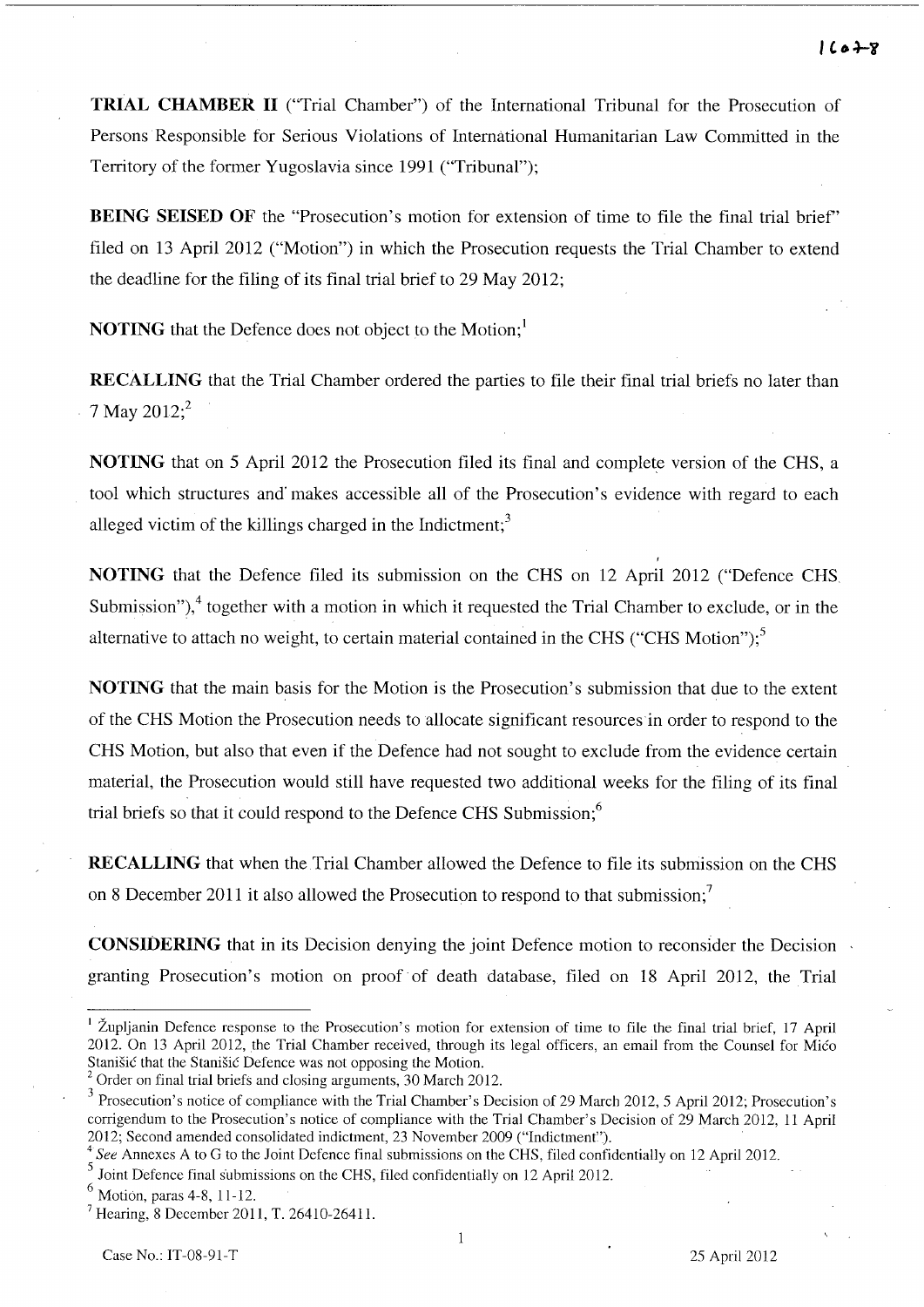Chamber denied the CHS Motion, in accordance with the Prosecution's submission, and that there is thus no longer any need for the Prosecution to respond to that Motion;

**CONSIDERING** that the Trial Chamber, in determining the deadline for final trial briefs, already took into account the time that the Prosecution would require to respond to the Defence submission on the CHS and allocated an additional, fifth week to the parties for the preparation of their briefs and oral arguments;

**CONSIDERING** that the Prosecution has nevertheless to respond to the new information provided by the Defence in relation to the individually named victims, which amounts to good cause meriting a limited extension of the relevant deadlines;

**CONSIDERING** that the Defence submission in respect of the CHS will be given the appropriate weight in light of other evidence adduced during trial;